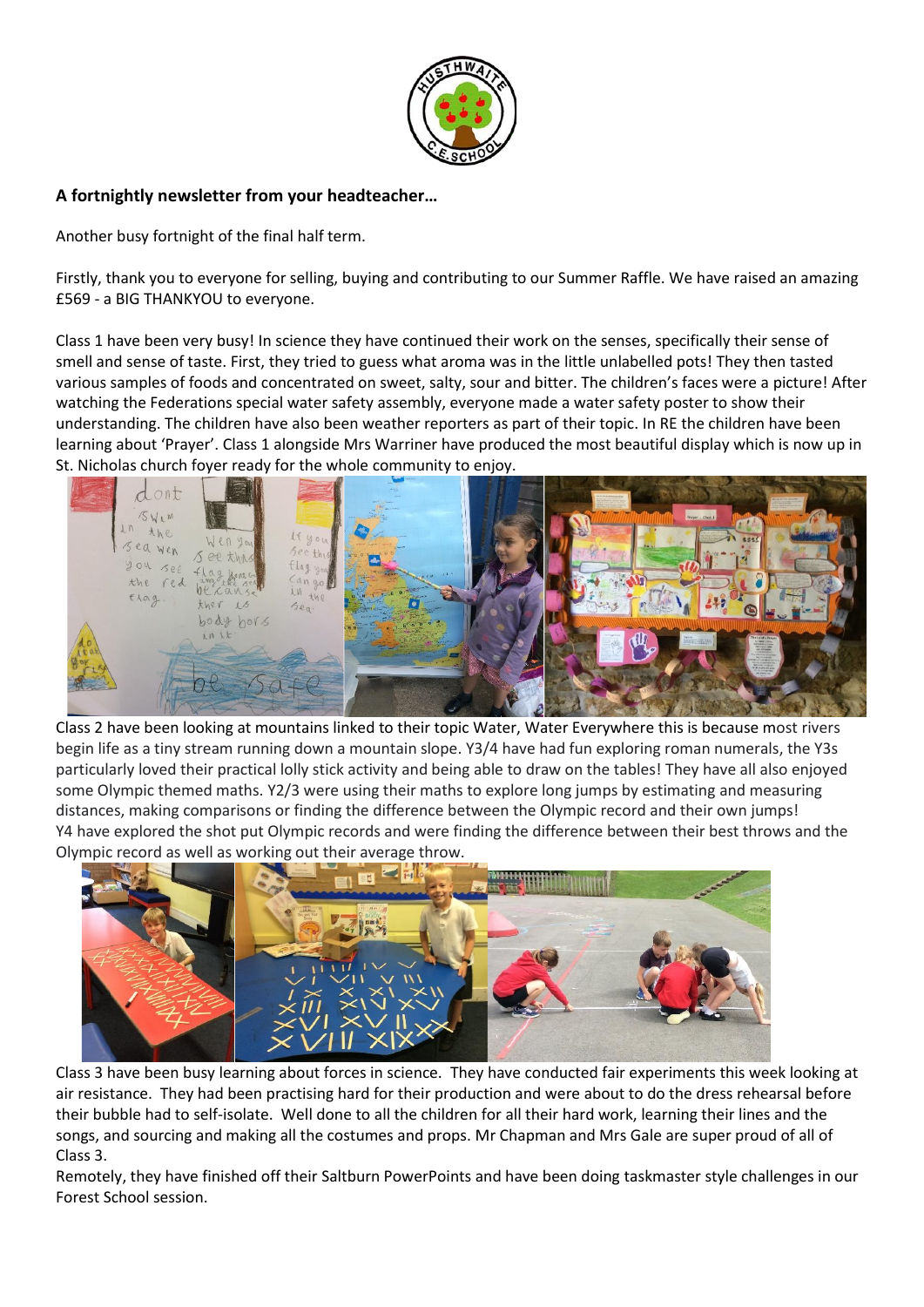

## **Friday 9 July Awards**

# **Class 1, Mrs Jackson.**

*Bird Award* – Eliza W for working hard in both Maths and English and her overall attitude to her work. Eliza wants everything to be just right!

*Headteacher's stickers* – Phoebe L for her perseverance in learning her spellings. You persevered, even practising at lunch time!

Sare for asking thoughtful and mature questions in RE.

*Handwriter of the week* – Alfie for independently adding labels to his water safety picture, plus his careful letter formation in phonics.

## **Class 2, Miss Goodchild.**

*Bird Award* – Jospeh for working incredibly hard with his reading and answering his comprehension questions with confidence. Esme B for trying hard with her artwork this week during forest schools.

*Headteacher's stickers* – Freddie for his enthusiasm in maths. Annabel and Mollie for their excellent 2-digit column addition. Lucas for his fabulous explanation poster. Felix for persevering and solving the roman numerals tri-jigsaw problem.

*Handwriter of the week* – Archie for working hard at his cursive and beginning to join.

## **Class 3, Mr Chapman.**

*Bird Award* – Isaac for trying hard with his personal target to increase the use of higher order punctuation in his independent written work.

*Headteacher's sticker* – Seb, Jess and Bob for being hungry to do more science in their playtime, investigating air resistance.

*Handwriter of the week* – Millie for fluid cursive handwriting in all her work.

# **Friday 16 July Awards**

#### **Class 1, Mrs Jackson.**

*Bird Award* – Eliza B for independently cutting and sticking and making her own little book of numbers. *Headteacher's stickers* – Wilf B for his picture and labelling of the Yorkshire Show.

*Handwriter of the week* – Rufus for practising and writing out his spellings in the cursive style.

# **Class 2, Miss Goodchild.**

*Bird Award* – Millie for really good measuring and number work during our Olympic maths. Rory for his enthusiasm during the Olympic maths tasks.

*Headteacher's sticker* – Jessica B and Gabby for being incredibly helpful and taking on some big tidying up tasks! *Handwriter of the week* – Millie for a super effort with her cursive handwriting this past week, especially in her RE writing. (She's on fire this week!)

Joseph for making a big effort to join his writing consistently.

# **Class 3, Mr Chapman.**

*Bird – Alex for commitment to the cause and trying to complete as many Forest Schools Taskmaster Challenges as possible.* 

*Headteacher's sticker* – Isaac and Freddie for being fabulous friends and trying their very best to keep Class 3's spirits up.

*Handwriter of the week* – Peter for his amazing PowerPoint presentation.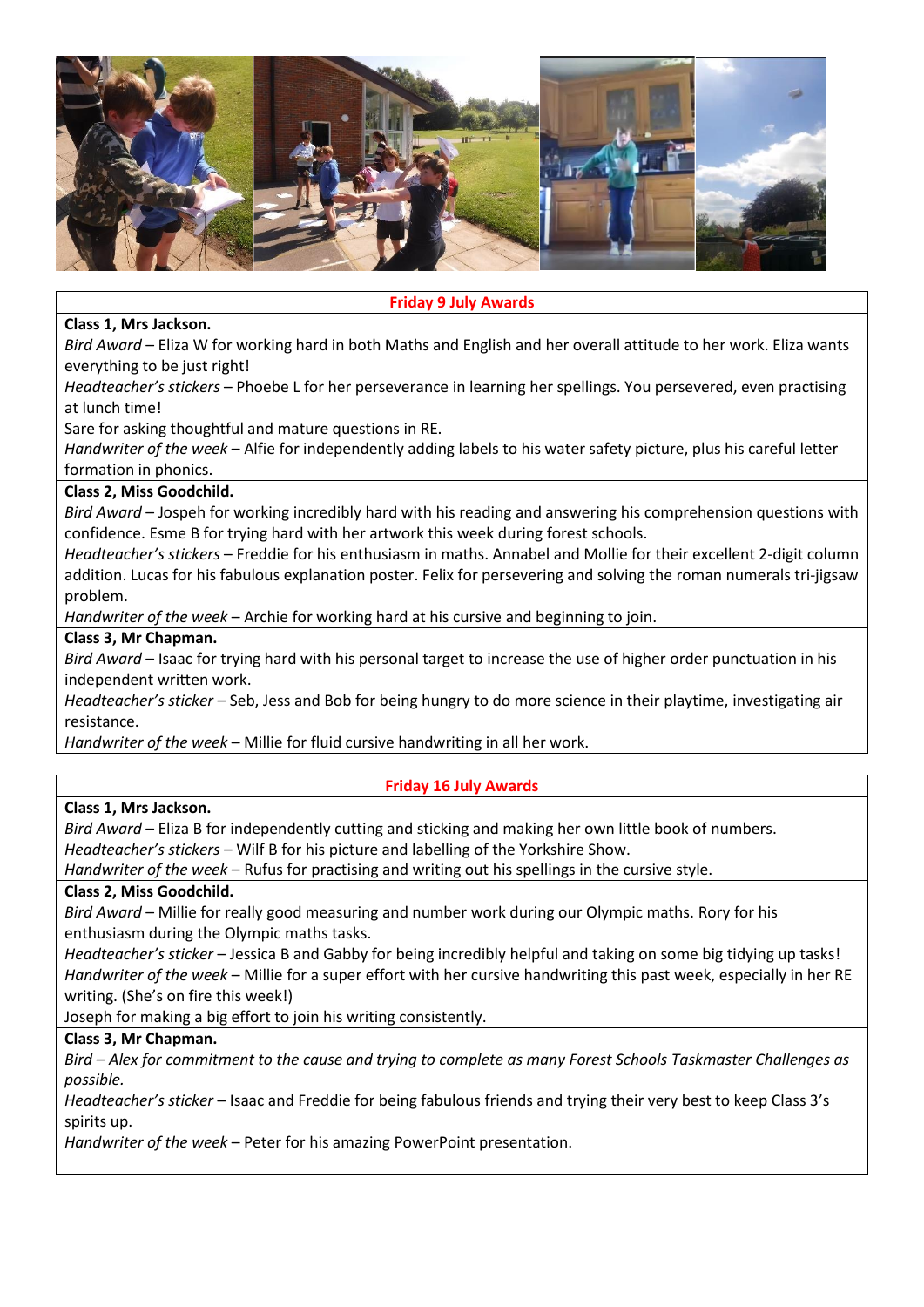I continue to host my Friday Celebration Zoom Assembly. This is an opportunity for all our classes / children in school, alongside you the parents/carers at home, to still be able to all come together at the end of the week to celebrate individual and group achievements. As always everyone is warmly invited.

Celebration Assembly invite .

ng you to a scheduled Zoom meeting

Topic: HUSTHWAITE Friday Celebration Assembly Time: 2pm Every week on Fri, until Jul 23, 2021, 6 occurrence(s)

Please download and import the following iCalendar (.ics) files to your calendar system.

Weekly: https://us02web.zoom.us/meeting/tZYqdemtpikqE9Gr8gyIwam5o4raUdAg6\_nR/ics?icsToken=98tyKuGqqTkqH9yXsBCCRpwQB4joc-\_xiHpfj\_p6jkfiGglEYw6jObZQM4d7Md-G m Meeti

https://us02web.zoom.us/j/82720582095?pwd=TmZOczNPT1g1WlRaYU04TVVhdllKdz09 Meeting ID: 827 2058 2095

Passcode: 743347

Next Wednesday is our Federation Summer Fun Day – all children in school and learning remotely will enjoy dressing up in their summer beach wear and doing a range of fun summer activities.

On Thursday 22<sup>nd</sup> July at 2pm it is our end of the year Leaver's Service to which our whole Sessay family is invited.

Leaver's Service invite. Topic: Husthwaite Leaver's service Time: Jul 22, 2021 02:00 PM London Join Zoom Meeting https://us02web.zoom.us/j/89592071745?pwd=SkZhdUJZdzZjSG05dHJoMlFpc0twUT09 Meeting ID: 895 9207 1745 Passcode: 49Hv86

Please note we will break up at 2.30pm on the last day of term, please pick up from the playground.

Have a lovely weekend and enjoy the beautiful weather that is forecast.

## **NOTICES:**

The following is a uniform reminder for September as we have had a few queries.

| <b>School uniform:</b>                                                                                                           | <b>PE Kit:</b>                                    |
|----------------------------------------------------------------------------------------------------------------------------------|---------------------------------------------------|
| Red or grey sweater/cardigan                                                                                                     | Plain white or red t-shirt                        |
| White or red polo shirt                                                                                                          | Navy/black shorts                                 |
| Grey or black skirt, trousers or shorts                                                                                          | Tracksuit bottoms and sweatshirt (for outdoor PE) |
| Grey/white socks or tights                                                                                                       | Plimsolls/trainers                                |
| Black sensible shoes.                                                                                                            |                                                   |
| <b>Lowalloru</b> , Fer safety reasons, journlery should not be were in school. If a watch is were it is at your own rick. Plain, |                                                   |

**Jewellery:**- For safety reasons, jewellery should not be worn in school. If a watch is worn, it is at your own risk. Plain stud type earrings may be worn with pierced ears but must be removed (independently) during PE sessions. This is in line with North Yorkshire County Council's policy.

- *I would like to let you know there will be a School Dinner Price Increase as of Autumn term 2021. School continues to subsidise school dinners, but with increasing costs from catering, dinners will be £2.60 in September.*
- Treetops at Husthwaite Summer holiday club is being run out of Treetops at Sutton on the Forest. 2nd to 13th August, 7.30am to 6pm each day. and book in the normal way. If you require further information or wish to make a booking, please contact Helen Morris at [hamorris1@outlook.com.](mailto:hamorris1@outlook.com) 07882 677625
- Easingwold Community Library are once again running a 'Summer Reading Challenge 2021'. Where they challenge all primary school children to read 6 books over the holidays!
- I would like to let you know there will be a School Dinner Price Increase as of Autumn term 2021. School continues to subsidise school dinners, but with increasing costs from catering, dinners will be £2.60 in September.
- White Rose Maths books Parents and carers can collect a series of exciting and **FREE** workbooks to use at home, from 2nd August onwards at any of Morrisons' network of stores nationwide. All you need to do is to call in at the 'Children's Little Library' in your local Morrisons store during your regular shop, and collect your free copies[! https://whiterosemaths.com/morrisons/](https://whiterosemaths.com/morrisons/)

#### **DIARY DATES:**

Tuesday 20 July Reports will be emailed out